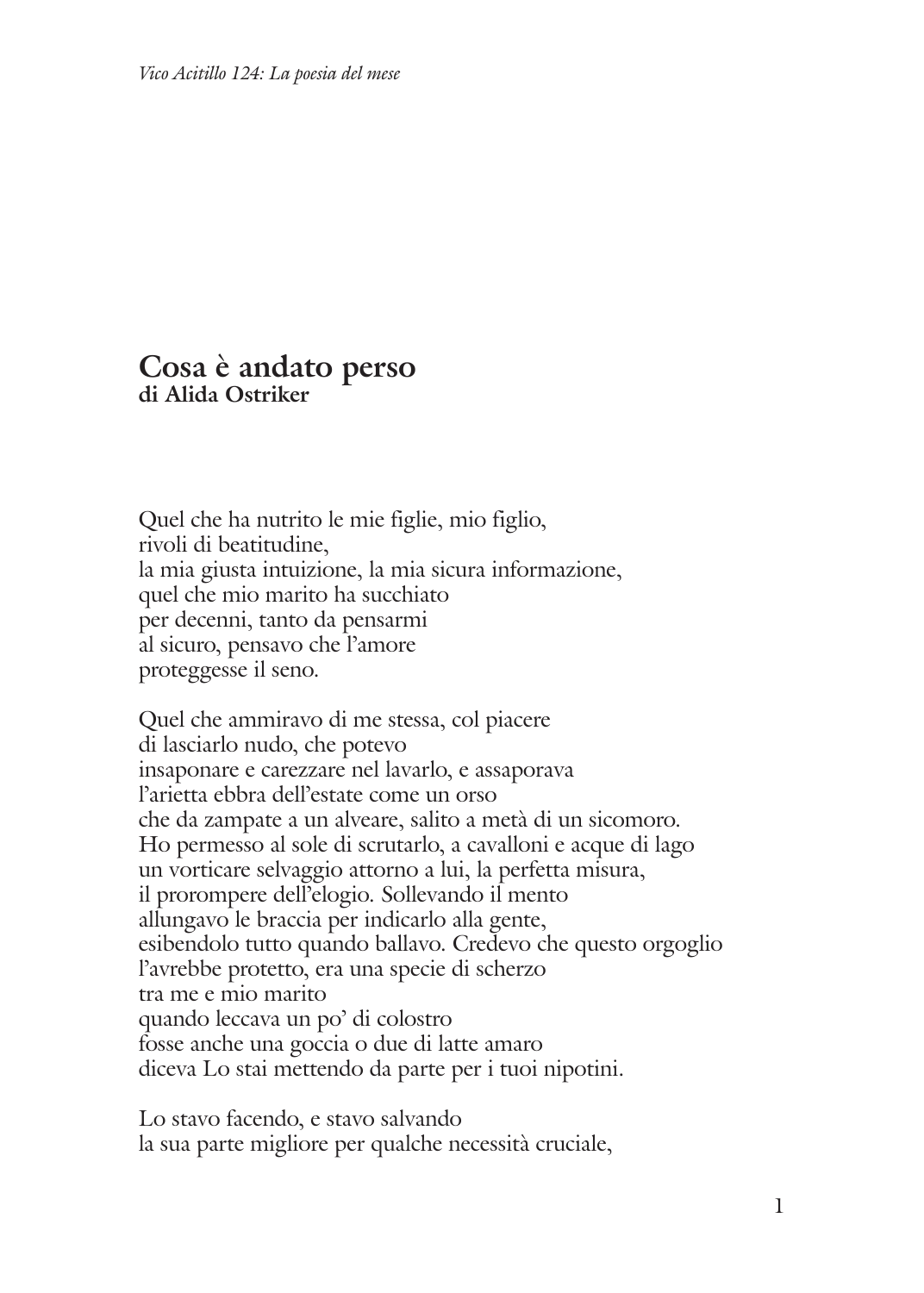il modo in cui una donna si slaccia il vestito per nutrire un estraneo, alla fine di Furore, un libro che mia madre mi lesse quando ero tutta macchiata di morbillo, anni prima che il seno mi nascesse, ma io me lo ricordavo. Che buffo il pensiero che la bontà l'avrebbe protetto. Boccale di liquido stellare, fragile coppa.

Qualcuno raccolse i tuoi frammenti buoni e cattivi li mise insieme in un recipiente di plastica come sabbia bagnata sulla spiaggia, dato che il tessuto del seno è come il silicone. E io m'immaginai degli aranceti lontani dalla costa, ogni albero ritto in fiamme con massicce lanterne di agrumi contro il verde scintillante, pronti per essere colti e mangiati.

Traduzione di Fiorenza Mormile

## *What Was Lost*

*What fed my daughters, my son Trickles of bliss, My right guess, my true information, What my husband sucked on For decades, so that I thought Myself safe, I thought love Protected the breast.*

*What I admired myself, liking To leave it naked, what I could Soap and fondle in its bath, what tasted The drunken airs of summer like a bear Pawing a hive, half up a sycamore. l'd let sun eyeball it, surf and lakewater Reel wildly around it, the perfect fit, The burst of praise. Lifting my chin*